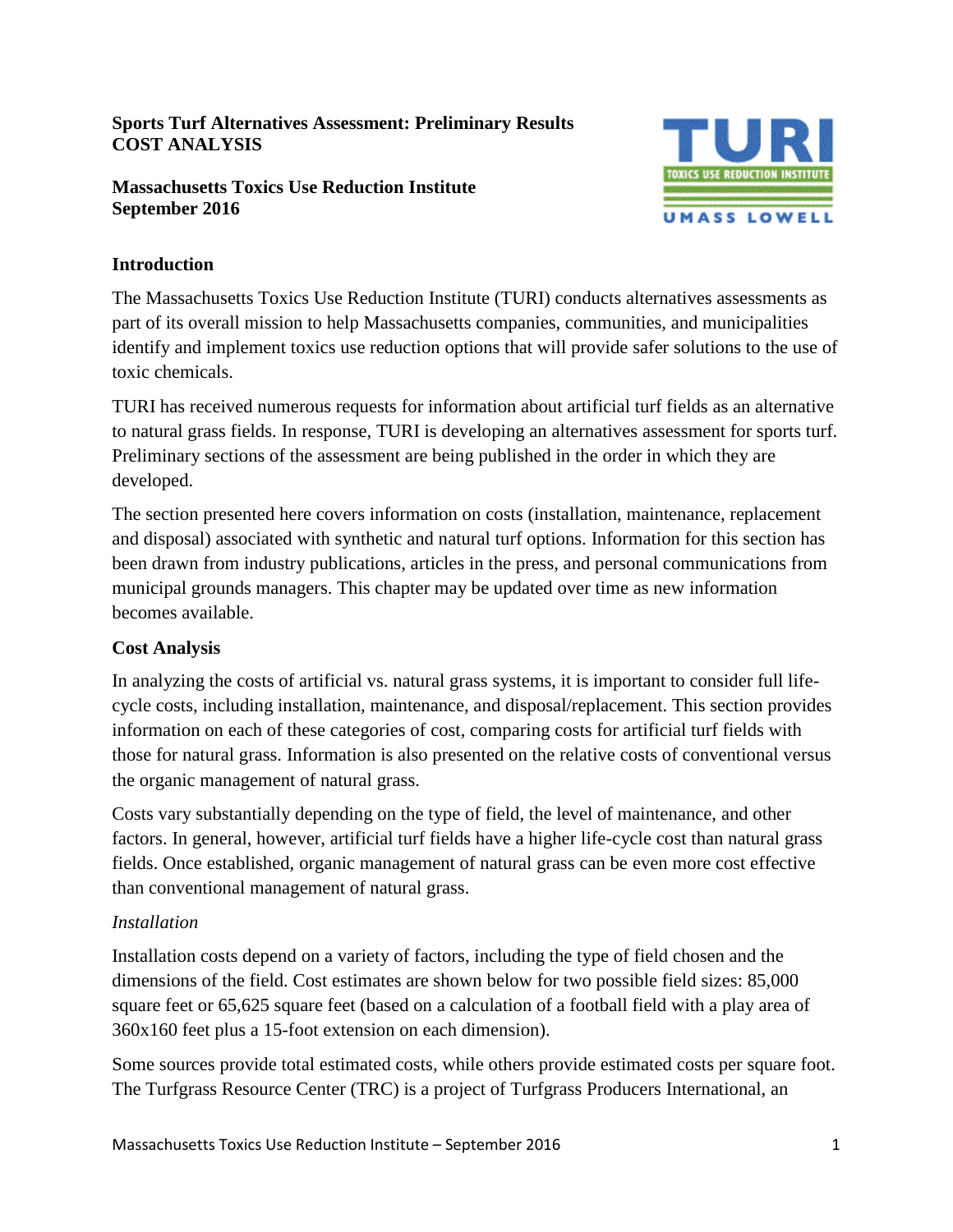industry association that promotes the use of natural grass. The SportsTurf Managers Association (STMA) is an association of sports field managers. The TRC has developed total estimated costs, while the STMA has estimated costs per square foot. In Table 1, below, we have converted all estimates to total costs per field for two possible field sizes.

As shown in the table, installation costs for an 85,000 square foot natural grass field can range from \$50,000 to \$600,000, depending on the complexity of the site work, drainage and caps. Costs for a synthetic turf field of the same size can range from under \$400,000 to approximately \$1 million.

The total budget of a project to install a synthetic field may include a variety of additional activities that are not directly associated with the synthetic turf, such as other landscaping, paving or equipment. Variation in estimates may depend in part on the range of elements that are included in the cost calculation. Some estimates may focus on field installation only, while other estimates may include items beyond basic field installation, such as additional water systems and site work.

| Table 1: Installation Costs*                                                                                                                                                                                                                                                                                                                                                                                                                                                                                                                                                                                                                                                                     |              |                       |            |              |
|--------------------------------------------------------------------------------------------------------------------------------------------------------------------------------------------------------------------------------------------------------------------------------------------------------------------------------------------------------------------------------------------------------------------------------------------------------------------------------------------------------------------------------------------------------------------------------------------------------------------------------------------------------------------------------------------------|--------------|-----------------------|------------|--------------|
| Field size (square feet)                                                                                                                                                                                                                                                                                                                                                                                                                                                                                                                                                                                                                                                                         | 85,000 (TRC) | 85,000 (STMA)         | 65,625     | undefined    |
|                                                                                                                                                                                                                                                                                                                                                                                                                                                                                                                                                                                                                                                                                                  |              |                       | (STMA)     | (Fresenburg) |
|                                                                                                                                                                                                                                                                                                                                                                                                                                                                                                                                                                                                                                                                                                  |              | <b>Natural grass</b>  |            |              |
| Native soils                                                                                                                                                                                                                                                                                                                                                                                                                                                                                                                                                                                                                                                                                     |              | \$106,000-            | \$82,000-  |              |
|                                                                                                                                                                                                                                                                                                                                                                                                                                                                                                                                                                                                                                                                                                  | \$50,000-    | \$213,000             | \$164,000  |              |
| On-site native soils (no added top                                                                                                                                                                                                                                                                                                                                                                                                                                                                                                                                                                                                                                                               | \$150,000    | \$51,000-             | \$39,000-  | \$0          |
| soil or sod)                                                                                                                                                                                                                                                                                                                                                                                                                                                                                                                                                                                                                                                                                     |              | \$77,000              | \$59,000   |              |
|                                                                                                                                                                                                                                                                                                                                                                                                                                                                                                                                                                                                                                                                                                  | \$250,000-   | \$361,000-            | \$279,000- |              |
|                                                                                                                                                                                                                                                                                                                                                                                                                                                                                                                                                                                                                                                                                                  | \$350,000    | \$425,000             | \$328,000  |              |
|                                                                                                                                                                                                                                                                                                                                                                                                                                                                                                                                                                                                                                                                                                  |              | \$221,000-            | \$171,000- | \$300,000    |
|                                                                                                                                                                                                                                                                                                                                                                                                                                                                                                                                                                                                                                                                                                  |              | \$327,000             | \$253,000  |              |
| Sand-based mesh element                                                                                                                                                                                                                                                                                                                                                                                                                                                                                                                                                                                                                                                                          | \$450,000-   |                       |            |              |
|                                                                                                                                                                                                                                                                                                                                                                                                                                                                                                                                                                                                                                                                                                  | \$600,000    |                       |            |              |
| "Pure sand based water-                                                                                                                                                                                                                                                                                                                                                                                                                                                                                                                                                                                                                                                                          | \$500,000-   |                       |            |              |
| contained sub-surface                                                                                                                                                                                                                                                                                                                                                                                                                                                                                                                                                                                                                                                                            | \$600,000    |                       |            |              |
| systems"**                                                                                                                                                                                                                                                                                                                                                                                                                                                                                                                                                                                                                                                                                       |              |                       |            |              |
|                                                                                                                                                                                                                                                                                                                                                                                                                                                                                                                                                                                                                                                                                                  |              | <b>Synthetic turf</b> |            |              |
|                                                                                                                                                                                                                                                                                                                                                                                                                                                                                                                                                                                                                                                                                                  | \$850,000-   | \$383,000-            | \$295,000- | \$600,000-   |
|                                                                                                                                                                                                                                                                                                                                                                                                                                                                                                                                                                                                                                                                                                  | \$1,000,000  | \$871,000             | \$673,000  | \$1,000,000  |
| Sources: Turfgrass Resource Center (TRC). (no date.) "Natural Grass and Artificial Turf: Separating Myths and Facts." Available at                                                                                                                                                                                                                                                                                                                                                                                                                                                                                                                                                               |              |                       |            |              |
|                                                                                                                                                                                                                                                                                                                                                                                                                                                                                                                                                                                                                                                                                                  |              |                       |            |              |
|                                                                                                                                                                                                                                                                                                                                                                                                                                                                                                                                                                                                                                                                                                  |              |                       |            |              |
|                                                                                                                                                                                                                                                                                                                                                                                                                                                                                                                                                                                                                                                                                                  |              |                       |            |              |
| Associate, University of Missouri. PowerPoint slides obtained via email December 2015.                                                                                                                                                                                                                                                                                                                                                                                                                                                                                                                                                                                                           |              |                       |            |              |
| * Rounded to three significant digits.                                                                                                                                                                                                                                                                                                                                                                                                                                                                                                                                                                                                                                                           |              |                       |            |              |
|                                                                                                                                                                                                                                                                                                                                                                                                                                                                                                                                                                                                                                                                                                  |              |                       |            |              |
| Sand and drainage<br>Sand cap<br>http://www.nsgao.com/images/Natural-Grass-and-Artificial-Turf_booklet.pdf. Sports Turf Managers' Association (STMA). (no date.) "A<br>guide to Synthetic and Natural Turfgrass for Sports Fields, 3 <sup>rd</sup> edition. Available at<br>http://www.stma.org/sites/stma/files/STMA_Bulletins/STMA%20Syn%20and%20Nat%20Guide%203rd%20edition%20FINAL.pdf. Brad<br>Fresenburg. "More Answers to Questions about Synthetic Fields – Safety and Cost Comparison", Turfgrass Specialist & Extension<br>** "This is a new type of natural grass field that requires less than 50 percent of the water of a normal sand based field." (Turfgrass Resource<br>Center) |              |                       |            |              |

Table 2 shows the budget for a 117,810 square foot synthetic field installation project for the town of Natick, Massachusetts which took place in 2015. The field includes a 2.25 acre soccer field, about 0.5 acres of surrounds, and another one acre field. The field is composed of crumb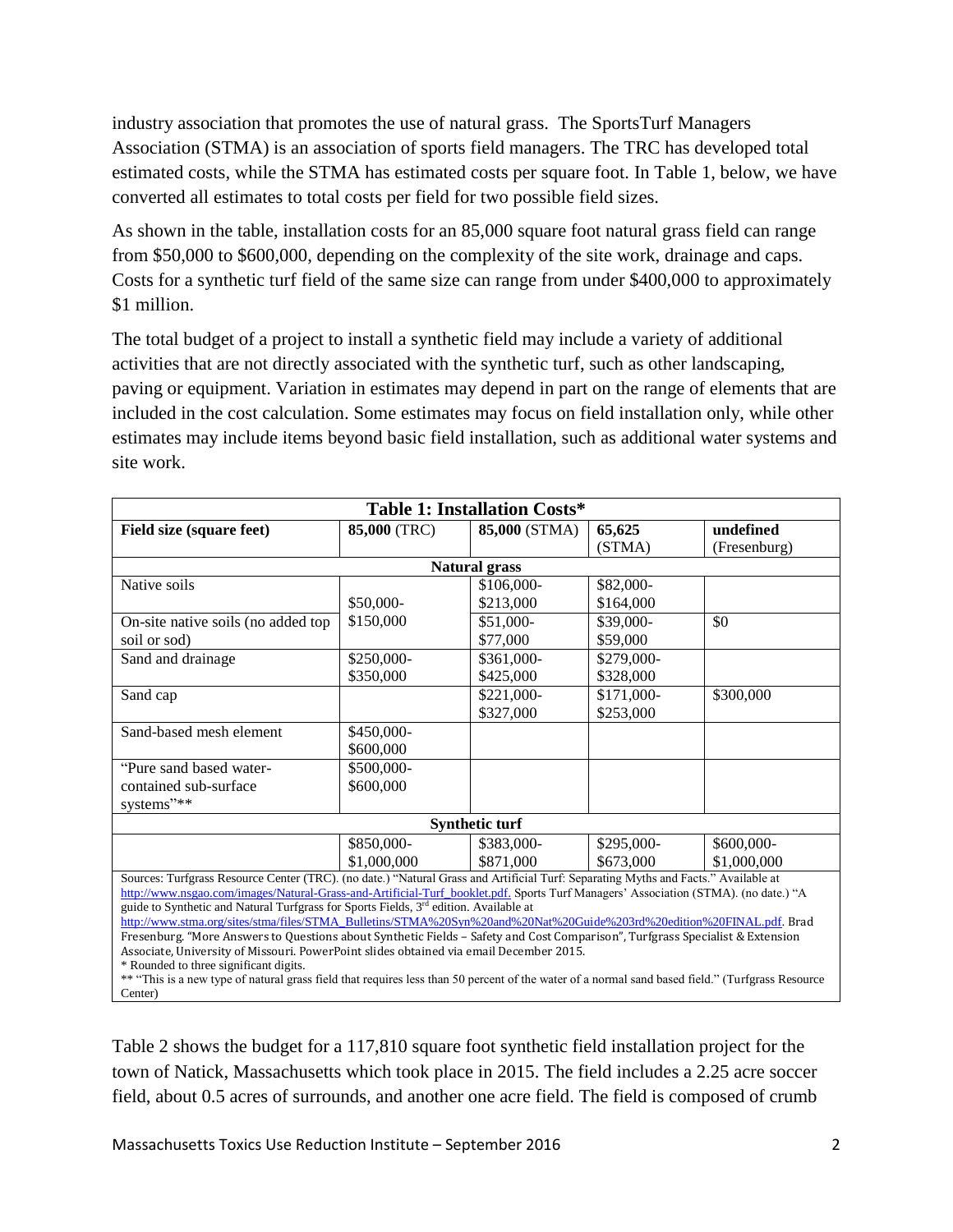rubber infill with no sand mixed in. As shown in the table, the project budget includes core items such as land clearing, drainage, earthwork, and field surfacing; it also includes other, related items such as paving and site furnishings. The total project cost was over \$1.2 million (Goodhind 2016).

| <b>Table 2: Natick Town Field:</b>                                                                                                                                         |             |  |
|----------------------------------------------------------------------------------------------------------------------------------------------------------------------------|-------------|--|
| <b>Synthetic Turf Installation, 2015</b>                                                                                                                                   |             |  |
| <i>Item</i>                                                                                                                                                                | Cost        |  |
| <b>General Conditions</b>                                                                                                                                                  | \$24,000    |  |
| Mobilization                                                                                                                                                               | \$59,000    |  |
| Land Clearing                                                                                                                                                              | \$41,200    |  |
| Drainage                                                                                                                                                                   | \$100,500   |  |
| Earthwork                                                                                                                                                                  | \$131,000   |  |
| Fencing                                                                                                                                                                    | \$43,500    |  |
| Landscaping                                                                                                                                                                | \$38,500    |  |
| Masonry                                                                                                                                                                    | \$75,000    |  |
| Field Surfacing                                                                                                                                                            | \$556,000   |  |
| Paving (sidewalks)                                                                                                                                                         | \$46,000    |  |
| Site Furnishings/Athletic Equipment                                                                                                                                        | \$6,300     |  |
| <b>TOTAL:</b>                                                                                                                                                              | \$1,223,829 |  |
| Source: Art Goodhind, Land Facilities & Natural Resources Supervisor, Town of Natick<br>(personal email communication, April 11, 2016.<br>Field size: 117,810 square feet. |             |  |

# *Cost of Synthetic Infills by Type*

There are many possible synthetic infill options, some more readily available than others. The information in Table 3 is drawn from a general cost and availability comparison on various synthetic infills (Gale Associates 2015). As shown in the table, according to the Gale Associates analysis, crumb rubber, silica sand, and coated crumb rubber are readily available, while the other options have limited availability.

| <b>Table 3: Gale Associates Infill Cost Comparisons</b> |                                      |                                                                                         |                   |
|---------------------------------------------------------|--------------------------------------|-----------------------------------------------------------------------------------------|-------------------|
| <b>Infill Type</b>                                      | <b>Typical Mixture, by</b><br>weight | Approximate cost*                                                                       | Availability**    |
| Crumb rubber                                            | $50\%$ sand<br>50% rubber            | \$50,000                                                                                | Readily available |
| Silica sand                                             | 100% silica sand                     | $+$ \$0 net for additional sand<br>$+$ \$130,000 (resilient pad)                        | Readily available |
| Organic (cork or coconut)<br>or rice)                   | $10-15\%$ organic<br>90-85% sand     | $+$ \$180,000 (materials)<br>$+$ \$130,000 (resilient pad)<br>$+$ \$15,000 (irrigation) | Limited           |
| Coated crumb rubber                                     | $50\%$ sand<br>50% coated rubber     | $+$ \$220,000 (materials)                                                               | Readily available |
| ethylene propylene diene<br>monomer (EPDM)              | $50\%$ sand<br><b>50% EPDM</b>       | $+$ \$360,000 (materials)                                                               | Limited           |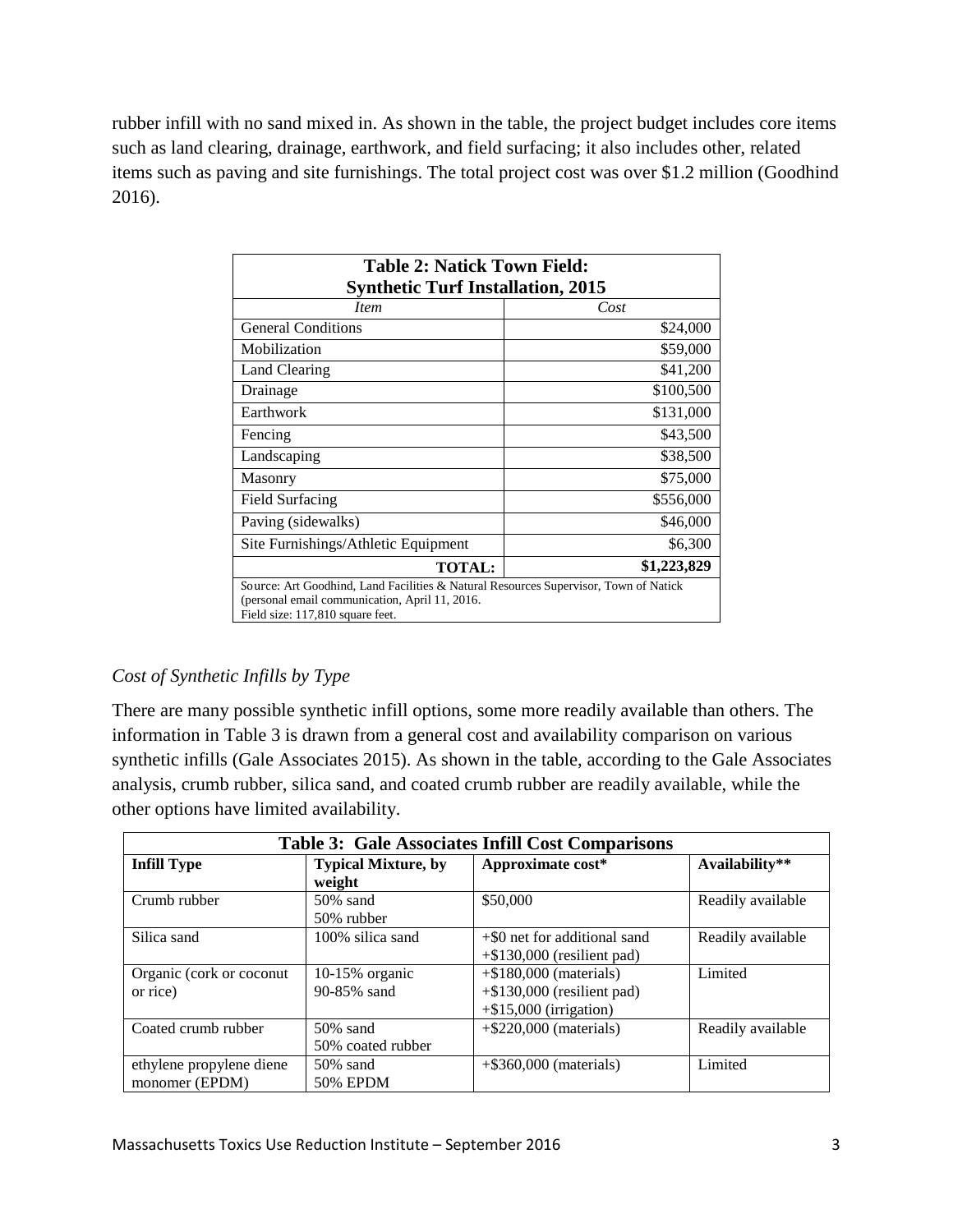| thermoplastic elastomer                                                                                                                  | $50\%$ sand                                                                                                    | $+$ \$360,000 (materials)     | Limited      |
|------------------------------------------------------------------------------------------------------------------------------------------|----------------------------------------------------------------------------------------------------------------|-------------------------------|--------------|
| (TPE)                                                                                                                                    | 50% TPE                                                                                                        | $+$ \$130,000 (resilient pad) |              |
| Coated sand                                                                                                                              | 100% coated silica sand                                                                                        | $+\$150,000$ to \$250,000     | Limited      |
|                                                                                                                                          | particles                                                                                                      | (materials)                   |              |
|                                                                                                                                          |                                                                                                                | $+$ \$130,000 (resilient pad) |              |
| Nike Grind                                                                                                                               | $50\%$ sand                                                                                                    | $+$ \$130,000 (resilient pad) | Very limited |
|                                                                                                                                          | 50% Nike Grind                                                                                                 |                               |              |
| Source: Gale Associates. 2015. "Alternative Infills for Synthetic Turf." Table prepared by Gale Associates, March 17, 2015. Available at |                                                                                                                |                               |              |
| http://www.galeassociates.org/wp-content/uploads/2015/03/Alternative-Infills-for-Synthetic-Turf.pdf, viewed December 11, 2015.           |                                                                                                                |                               |              |
| * "Costs are generalized approximations. Costs are net addition to cost of a typical sand/SBR turf infill system. Actual costs will vary |                                                                                                                |                               |              |
| based on depth of infill/turf depth, and type of resilient pad used. Market costs can vary greatly due to materials demand and           |                                                                                                                |                               |              |
| availability." Costs shown with a "+" are added to a base cost of \$50,000 per field.                                                    |                                                                                                                |                               |              |
|                                                                                                                                          | ** "May become more or less available as demand and popularity fluctuates. Cost fluctuates with availability." |                               |              |

Information about the cost of various alternatives is included in several press stories in 2015.

- The town of Marlborough, Massachusetts chose to look at alternatives to standard crumb rubber for their 102,000 SF field. A consultant presented three alternative materials: a rubber that receives an ultraviolet coating to reduce the release of chemicals, a plastic compound and an "organic infill" made of recycled coconut fiber and sand, possibly also including cork and rice husks. It was determined that the encapsulated rubber that receives an ultraviolet coating would cost an additional \$114,000 more than uncoated crumb rubber; the thermoplastic elastomer, a plastic compound, would cost an additional \$229,000; and the "organic infill" would cost an additional \$451,000. (Activitas 2014; Malachowski 2014).
- A California town considered an organic coconut fiber infill for a project and it was estimated to cost \$1.25 per pound, nearly three times as much as the originally proposed acrylic-coated rubber crumbs (Ruiz 2015).
- A Pennsylvania town chose to move to the Nike Grind product despite spending about \$350,000 more than expected on two synthetic fields (Lester 2015).

# *Maintenance*

Maintenance of artificial turf systems can include fluffing, redistributing, and shock testing infill; periodic static control and disinfection of the materials; seam repairs and infill replacement; field line erasing and repainting; organic matter removal; and watering to lower temperatures on hot days. Maintenance of natural grass can include irrigation, mowing, fertilizing, replacing sod, and other activities. A soil and grass health assessment of the field is needed to establish an appropriate maintenance program. Maintenance of a natural field may be minimized by substituting full field replacements and seam repairs with spot sod replacements. In both systems, specialized equipment is needed. Communities shifting from natural grass to artificial turf may need to purchase new equipment for this purpose.

As noted in Table 4 below, the costs of field maintenance can vary widely. This can depend on its exact makeup, the initial condition of the field, and the standards to which it is kept.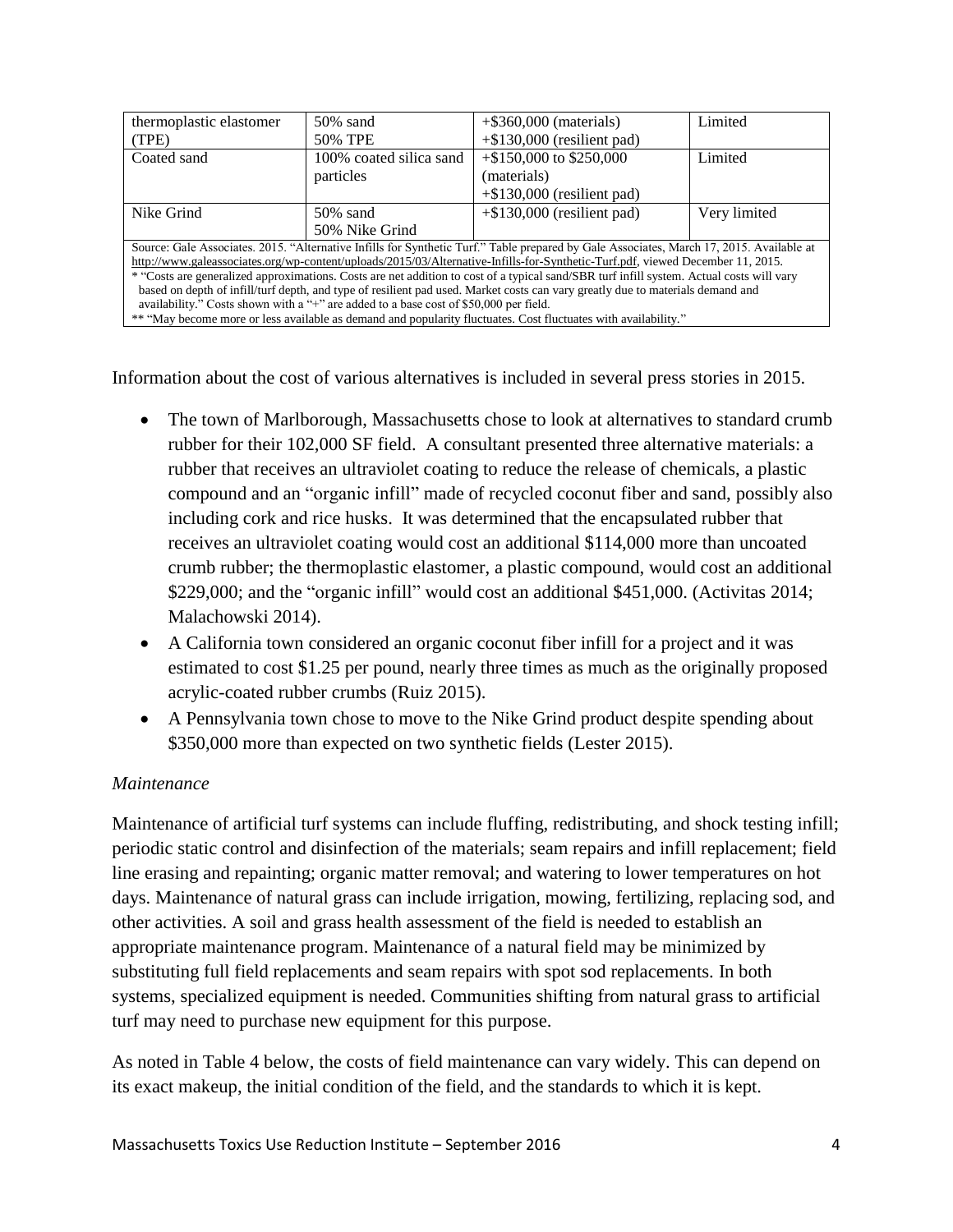| <b>Table 4: Maintenance Costs</b>                                              |                                                                            |                                                                                                                                                                                                                                                                                                                                                                                                                                                                                                                                                                                                       |                                                      |  |
|--------------------------------------------------------------------------------|----------------------------------------------------------------------------|-------------------------------------------------------------------------------------------------------------------------------------------------------------------------------------------------------------------------------------------------------------------------------------------------------------------------------------------------------------------------------------------------------------------------------------------------------------------------------------------------------------------------------------------------------------------------------------------------------|------------------------------------------------------|--|
| Material Type                                                                  | Annual Maintenance -<br>$65,625$ sf field*                                 | Annual Maintenance – undefined<br>field size $-16$ -yr cost analysis with<br>and without surface<br>replacements**                                                                                                                                                                                                                                                                                                                                                                                                                                                                                    | Annual Maintenance<br>- undefined field<br>$size***$ |  |
|                                                                                |                                                                            | <b>Natural turf fields</b>                                                                                                                                                                                                                                                                                                                                                                                                                                                                                                                                                                            |                                                      |  |
| Natural with native<br>soils<br>Natural with on-site<br>native soils (no added |                                                                            | \$25,000 (initial maintenance cost)                                                                                                                                                                                                                                                                                                                                                                                                                                                                                                                                                                   |                                                      |  |
| top soil or sod)                                                               | \$4,000-\$14,000<br>$(materials) + 250-750$                                | \$37,287 (with 4, 8, 12, and 16 year)<br>replacement costs factored in)                                                                                                                                                                                                                                                                                                                                                                                                                                                                                                                               | \$8,133-\$48,960                                     |  |
| Natural with sand and<br>drainage                                              | hours (labor)                                                              |                                                                                                                                                                                                                                                                                                                                                                                                                                                                                                                                                                                                       |                                                      |  |
| Natural with sand cap                                                          |                                                                            | \$25,000 (initial maintenance cost)                                                                                                                                                                                                                                                                                                                                                                                                                                                                                                                                                                   |                                                      |  |
|                                                                                |                                                                            | \$53,787 (with 4, 8, 12, and 16 year<br>replacement costs factored in)                                                                                                                                                                                                                                                                                                                                                                                                                                                                                                                                |                                                      |  |
|                                                                                |                                                                            | <b>Synthetic turf fields</b>                                                                                                                                                                                                                                                                                                                                                                                                                                                                                                                                                                          |                                                      |  |
|                                                                                | $$4,000$ (materials) +<br>appr. 300 hours (labor)                          | \$5,000-\$20,000 (initial<br>maintenance cost)<br>\$93,000-\$136,169 (with 8 and 16<br>year surface replacement costs<br>factored in)                                                                                                                                                                                                                                                                                                                                                                                                                                                                 | \$13,720-\$39,220                                    |  |
| <b>Sources:</b>                                                                | http://www.nsgao.com/images/Natural-Grass-and-Artificial-Turf_booklet.pdf. | * STMA. (no date.) "A guide to Synthetic and Natural Turfgrass for Sports Fields, 3 <sup>rd</sup> edition. Available at<br>http://www.stma.org/sites/stma/files/STMA_Bulletins/STMA%20Syn%20and%20Nat%20Guide%203rd%20edition%20FINAL.pdf<br>**Brad Fresenburg, "More Answers to Questions about Synthetic Fields - Safety and Cost Comparison", Turfgrass Specialist &<br>Extension Associate, University of Missouri. PowerPoint slides obtained via email December 2015.<br>***Turfgrass Resource Center. (no date.) "Natural Grass and Artificial Turf: Separating Myths and Facts." Available at |                                                      |  |

The Turfgrass Resource Center provided further breakdown of their numbers noted above as shown in Table 5 below (TRC n.d. a).

| <b>Table 5: Annual Maintenance Requirements (TRC)</b> |                       |                           |                      |
|-------------------------------------------------------|-----------------------|---------------------------|----------------------|
|                                                       | <b>Synthetic Turf</b> |                           | <b>Natural Grass</b> |
| Painting/paint removal                                | \$1,000-10,000        | Painting (various sports) | \$800-12,300         |
| (various sports)                                      |                       |                           |                      |
| Top dressing/infill                                   | \$5,000               | Top dressing (sand)       | $$0-5,400$           |
| Brushing/sweeping                                     | \$1,000-5,000         | Dragging                  | $$0-200$             |
| Disinfecting/fabric                                   | \$220                 | Fertilizers               | \$1,200-11,000       |
| softener                                              |                       |                           |                      |
| Carpet repairs (rips,                                 | \$1,000-8,000         | Pesticides                | \$650-6,300          |
| joints)                                               |                       |                           |                      |
| Water cooling                                         | \$5,000-10,000        | Aeration                  | \$700-960            |
| Weeding                                               | \$500-1,000           | Sod replacement           | \$833-12,500         |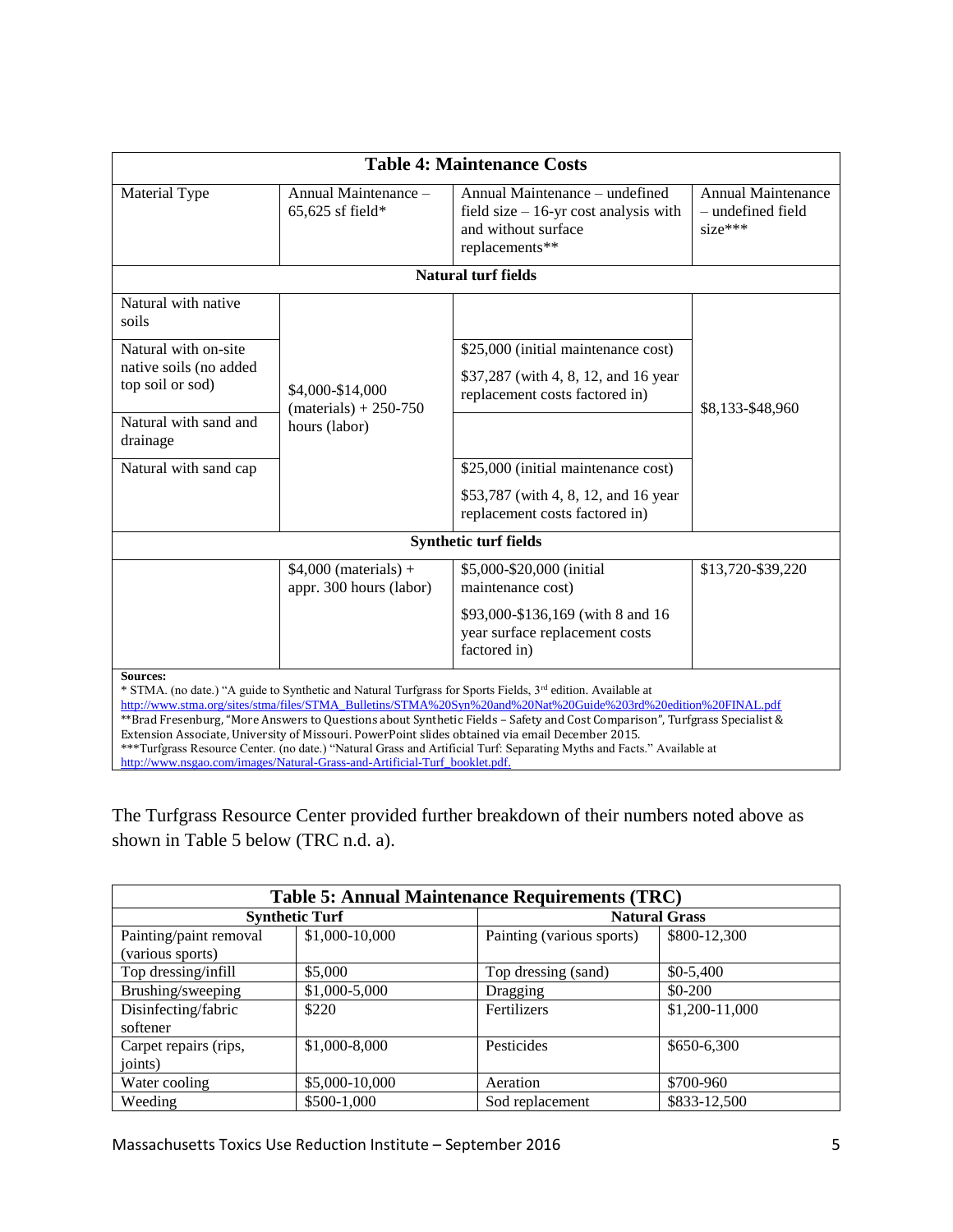|                                                                                                                |                 | Irrigation   | \$300-3,000      |
|----------------------------------------------------------------------------------------------------------------|-----------------|--------------|------------------|
| <b>Total</b>                                                                                                   | \$13,720-39,220 | <b>Total</b> | \$8,133-\$48,960 |
| Source: Turfgrass Resource Center. (no date.) "Natural Grass and Artificial Turf: Separating Myths and Facts." |                 |              |                  |

*Maintenance: Equipment.* Some data show that equipment for maintaining a natural grass field may be more expensive than that for a synthetic field. However, towns or schools may be more likely to already own this equipment, thereby making natural grass field maintenance equipment costs lower. Information in Table 6 was published by The Turfgrass Resource Center detailing a comparison of equipment and maintenance used for artificial turf and natural grass fields. The data is a compilation from a variety of sources that are meant to provide a starting point for entities considering which type of field to install (TRC n.d. a).

| Table 6: Cost of Equipment, Supplies, and Labor (TRC) |                                                                                                                |                          |                      |  |
|-------------------------------------------------------|----------------------------------------------------------------------------------------------------------------|--------------------------|----------------------|--|
|                                                       | <b>Synthetic Turf</b>                                                                                          |                          | <b>Natural Grass</b> |  |
| Water (for cooling)                                   | \$6,000-35,000                                                                                                 | Irrigation               | \$6,000-35,000       |  |
| Sprayer for water                                     | \$1,000-35,000                                                                                                 | Equipment for irrigation | \$3,000-31,000       |  |
| application                                           |                                                                                                                |                          |                      |  |
| Sweeper                                               | \$1,500-20,000                                                                                                 | Mower                    | \$13,000-69,000      |  |
| Mechanical broom                                      | \$500-3,000                                                                                                    | Fertilizer applicator    | \$1,000-3,000        |  |
| Line painter                                          | \$500-\$3,000                                                                                                  | Line painter             | \$700-3,000          |  |
| Groomer                                               | \$1,500-2,000                                                                                                  | Rollers                  | \$2,000-4,000        |  |
| Cart (for towing                                      | \$7,000-16,000                                                                                                 | Cart (for towing         | \$7,000-18,500       |  |
| equipment)                                            |                                                                                                                | equipment)               |                      |  |
| Field magnet                                          | \$500-1,000                                                                                                    | Aerator                  | \$3,500-17,000       |  |
| Rollers                                               | \$250-2,000                                                                                                    | Vacuum                   | \$2,100-5,000        |  |
| Top dresser                                           | \$4,500-10,000                                                                                                 | Top dresser              | \$4,500-20,000       |  |
| <b>Total</b>                                          | \$23,250-127,000                                                                                               | <b>Total</b>             | \$42,800-205,500     |  |
|                                                       | Source: Turfgrass Resource Center. (no date.) "Natural Grass and Artificial Turf: Separating Myths and Facts." |                          |                      |  |

*Maintenance: Synthetic and Natural Turf in Marblehead.* The town of Marblehead, MA maintains both synthetic turf and natural grass for playing fields. The Chairman of the Recreation and Park Commission has provided information about their costs for maintenance of the two types of fields. (Osborne 2016).

Marblehead's synthetic turf field is 65,340 square feet. As shown in Table 7 below, the town made a capital investment of between \$10,000 and \$14,000 for a Gator utility vehicle and \$7,500 for a brusher to attach to it. The synthetic turf field is groomed by an in-house Marblehead Recreation and Parks Department staff member who spends about a half day every three weeks in the spring and fall and every four weeks in the summer. That equates to \$1,000 to \$1,400 in labor costs (including fringe).

The town received a bid for disinfection application two times per year, for a total annual disinfection cost of \$6,000. The chemical disinfection product was determined to contain several potential human carcinogens. A less toxic, enzyme-based treatment could be provided for a higher cost, but specific figures are not yet available for this option. Assuming use of the lower-

Massachusetts Toxics Use Reduction Institute – September 2016 6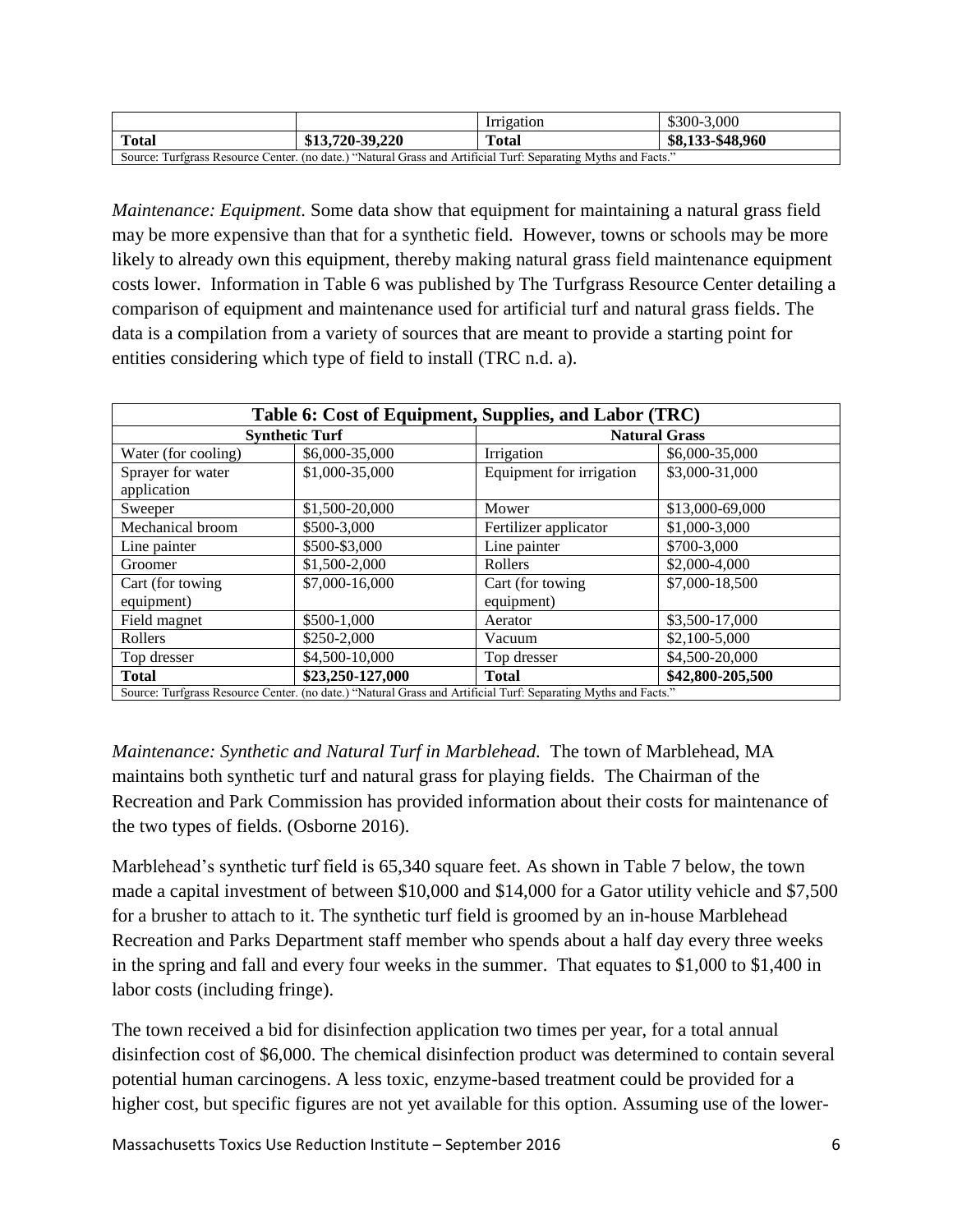cost disinfection option, total annual maintenance costs come to \$7,000 to \$7,400, not including up-front capital costs for maintenance equipment.

| Table 7: Marblehead Town Fields:      |                                                                                       |  |
|---------------------------------------|---------------------------------------------------------------------------------------|--|
|                                       | <b>Synthetic Turf Maintenance Costs (65,340 sf)</b>                                   |  |
| <b>Maintenance equipment</b>          |                                                                                       |  |
| Gator utility vehicle                 | $$10,000 - $14,000$                                                                   |  |
| <b>Brusher</b>                        | \$7,500                                                                               |  |
| <b>Annual costs</b>                   |                                                                                       |  |
| Grooming                              | $$1,000 - $1,400$                                                                     |  |
| Disinfection (chemical)               | \$6,000                                                                               |  |
| Total annual costs (not including     | $$7,000 - $7,400$                                                                     |  |
| equipment)                            |                                                                                       |  |
|                                       | Source: Osborne, Charles, Chairman of the Recreation and Park Commission, Marblehead, |  |
| personal communication, May 26, 2016. |                                                                                       |  |

The costs shown in the table above are for an approach that uses both town staff and an outside vendor. To gain more information on costing options, the town of Marblehead obtained a cost quote for synthetic turf maintenance performed entirely by an outside contractor.

For two maintenance visits per year (including grooming, cleaning, de-compacting, field inspection, G-max testing, and infill depth measurements) the total came to \$5,300 per year. A higher cost option provides six visits per year, with disinfectant applied at each visit, as well as minor repairs. This option is offered for \$6,800 per year (Osborne 2016).

Variations in the approach to maintenance could lead to changes in cost. For example, use of a safer, enzymatic product in place of chemical disinfection would be available at a higher cost. It is also important to note that the maintenance programs offered by many providers may not meet the specifications provided by the manufacturer in the product manual (Osborne 2016).

Fifteen acres of playing fields in Marblehead are managed organically. Annual maintenance costs are \$2,400-\$3,000 per 2-acre playing field, not including mowing costs. Mowing costs for a 2-acre field have been estimated to be \$10,000 annually for a total of 26 cutting weeks (using 2010 dollars) (Osborne 2016). Thus, total maintenance costs per 2-acre field are \$12,400 to \$13,000 annually.

*Maintenance: Conventional vs. Organic.* Organic turf management can be cost-competitive with conventional management of natural grass. In Marblehead, a conventional athletic field maintained by a conventional land care company for the same two-acre area noted above is estimated at \$3,400, not including mowing. Thus, the maintenance cost for established organic playing fields is lower than ongoing maintenance costs for conventional grass fields of the same size.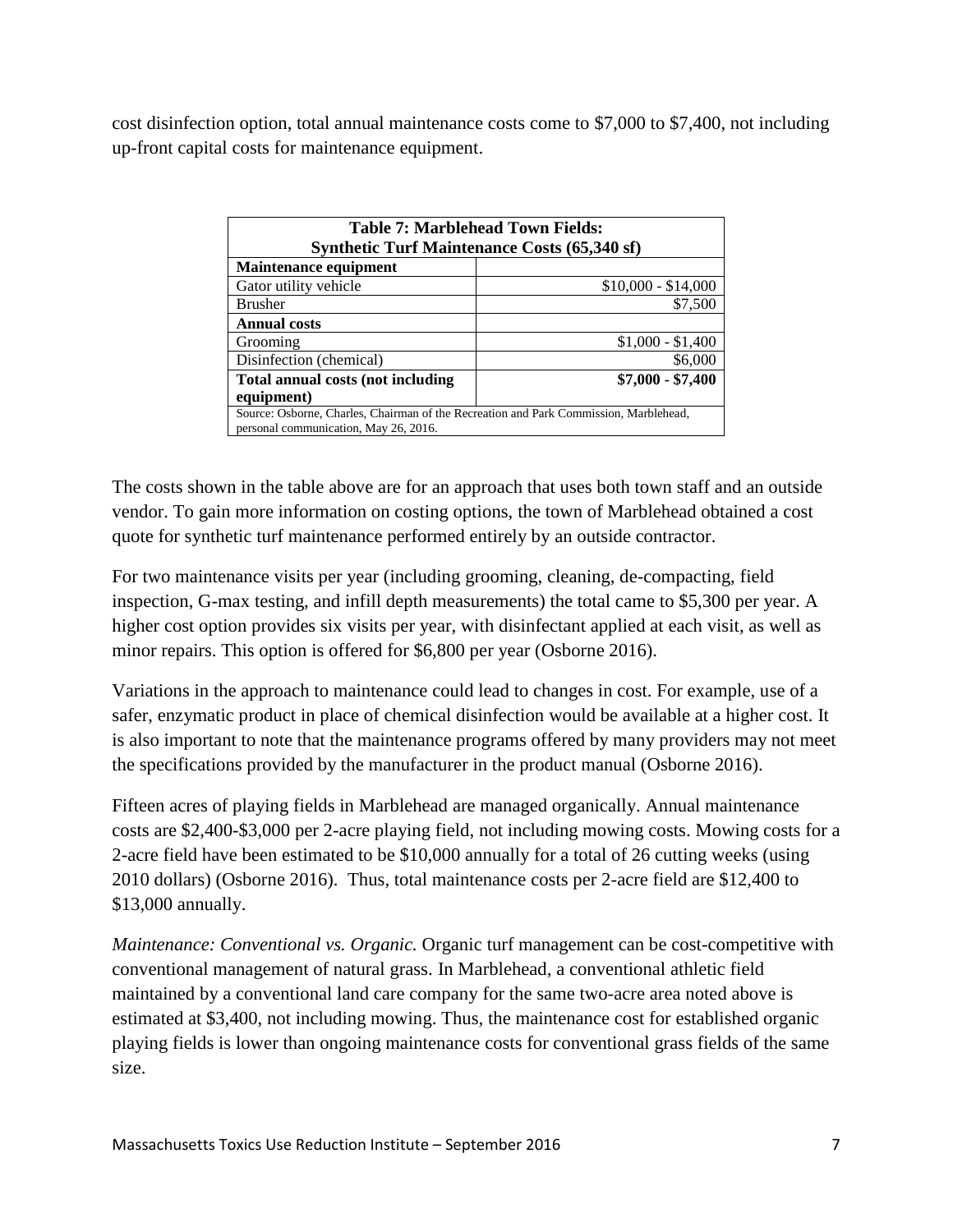One study found that once established, an organic turf management program for school athletic fields can cost 25% less than a conventional turf management program, as shown in Table 8, below (Osborne & Wood 2010).

| Table 8: Cost comparison of conventional vs. organic turf management*                                                                                                                                               |               |         |         |         |          |              |
|---------------------------------------------------------------------------------------------------------------------------------------------------------------------------------------------------------------------|---------------|---------|---------|---------|----------|--------------|
|                                                                                                                                                                                                                     | <b>Year 1</b> | Year 2  | Year 3  | Year 4  | Year 5   | <b>Total</b> |
| Conventional                                                                                                                                                                                                        | \$8,222       | \$8,544 | \$9,055 | \$9,755 | \$10,279 | \$45,855     |
| Organic                                                                                                                                                                                                             | \$9,782       | \$9,553 | \$8,497 | \$7,268 | \$7.642  | \$42,742     |
| Source: Osborne, Charles and Wood, Doug, "A Cost Comparison of Conventional (Chemical) Turf Management<br>and Natural (Organic) Turf Management for School Athletic Fields", Grassroots Environmental Organization, |               |         |         |         |          |              |
| <b>March 2010.</b>                                                                                                                                                                                                  |               |         |         |         |          |              |
| *Costs include products, labor, irrigation, and indirect costs.                                                                                                                                                     |               |         |         |         |          |              |

Table 8 below further illustrates the differences in cost in a 5-year comparison.

#### *Disposal/replacement*

Artificial turf also requires removal and replacement at the end of its useful life. These costs can include removal, resurfacing, transportation, and landfill surcharges.

The Turfgrass Resource Center estimates the cost for removal and disposal of an artificial surface at \$1.75 to \$2.25 per square foot, not including transportation costs and any landfill surcharges that disposal might incur (TRC n.d. b). This would yield approximately \$115,000 - \$148,000 for a 65,625 square foot field and \$149,000 - \$191,000 for an 85,000 square foot field.

The SportsTurf Managers Association estimates costs of \$6.50 to \$7.80 per square foot for disposal and resurfacing (STMA n.d.). Those estimates yield approximately \$427,000 - \$512,000 for a 65,625 square foot field and \$553,000 - \$663,000 for an 85,000 square foot field.

The STMA also estimates the transportation and landfill charges for disposal of a crumb rubber field at \$130,000. (STMA n.d.) Landfill tipping fees alone have been estimated at \$45,000 to \$65,000 for synthetic turf fields (Fresenburg 2015).

| Table 9: Disposal Cost Summary*                                                                                                    |                       |                       |  |
|------------------------------------------------------------------------------------------------------------------------------------|-----------------------|-----------------------|--|
|                                                                                                                                    | $62,625$ sf field     | 85,000 sf field       |  |
| Removal & disposal (TRC)                                                                                                           | $$115,000 - $148,000$ | $$149,000 - $191,000$ |  |
| Disposal $&$ resurfacing (STMA)                                                                                                    | $$427,000 - $512,000$ | $$553,000 - $663,000$ |  |
| Transportation & landfill (STMA)                                                                                                   |                       | \$130,000             |  |
| Total (STMA) [disposal $&$ resurfacing +                                                                                           | $$557,000 - $642,000$ | $$683,000 - $793,000$ |  |
| transportation & landfill]                                                                                                         |                       |                       |  |
| Landfill (Fresenburg) [no field size given]                                                                                        | $$45,000 - $65,000$   |                       |  |
| * Rounded to three significant digits.                                                                                             |                       |                       |  |
| Sources: Turfgrass Resource Center. (no date.) "Natural Grass and Artificial Turf: Separating Myths and Facts." Available at       |                       |                       |  |
| http://www.nsgao.com/images/Natural-Grass-and-Artificial-Turf_booklet.pdf.                                                         |                       |                       |  |
| STMA. (no date.) "A guide to Synthetic and Natural Turfgrass for Sports Fields, 3 <sup>rd</sup> edition. Available at              |                       |                       |  |
| http://www.stma.org/sites/stma/files/STMA_Bulletins/STMA%20Syn%20and%20Nat%20Guide%203rd%20edition%20FINAL.pdf.                    |                       |                       |  |
| Brad Fresenburg, "More Answers to Questions about Synthetic Fields – Safety and Cost Comparison", Turfgrass Specialist & Extension |                       |                       |  |
| Associate, University of Missouri. PowerPoint slides obtained via email December 2015.                                             |                       |                       |  |

The disposal costs are summarized below in Table 9.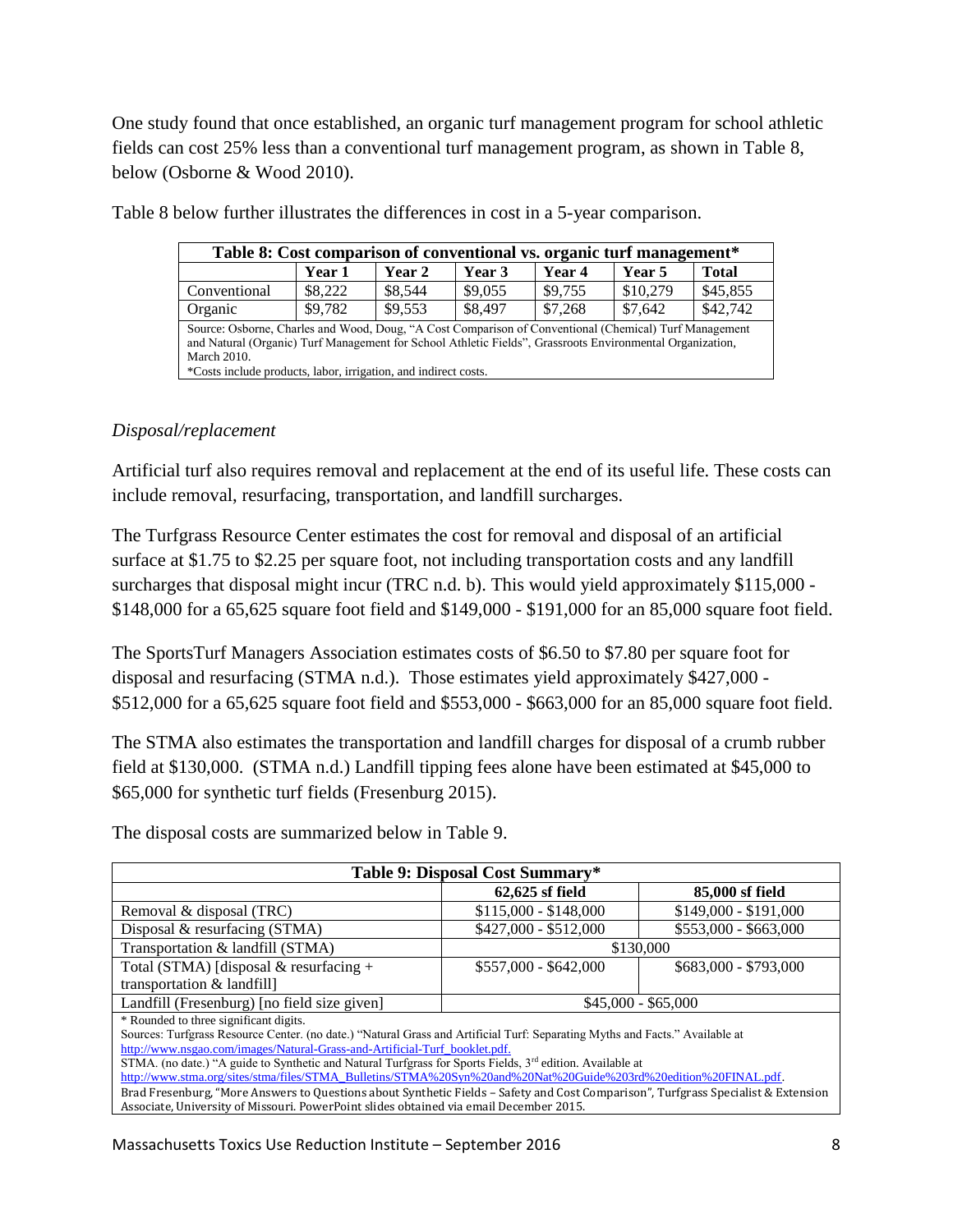#### *Annualized life cycle costs*

Capital investment, annual maintenance costs, and disposal costs are all noted above. These can be brought together in a single figure by calculating annualized life cycle costs. Below we summarize the findings of two studies that developed annualized costs, and provide an additional sample calculation based on figures from STMA.

*Missouri University Extension study.* In 2008, a Missouri University Extension study calculated annualized costs for a 16-year scenario – based on their own raw data, not necessarily the numbers specifically cited above. The calculation included the capital cost of installation; annual maintenance; sod replacement costing \$25,000 every four years for the natural fields; and surface replacement of the synthetic fields after eight years. Based on this calculation, a natural grass soil-based field is the most cost effective, followed by a natural grass sand-cap field, as shown in Table 10 below (Fresenburg 2015).

| Table 10: Comparison of annualized costs                                                                                                                                                                                                |                          |  |
|-----------------------------------------------------------------------------------------------------------------------------------------------------------------------------------------------------------------------------------------|--------------------------|--|
| <b>Field type</b>                                                                                                                                                                                                                       | 16-year annualized costs |  |
| Natural soil-based field                                                                                                                                                                                                                | \$33,522                 |  |
| Sand-cap grass field                                                                                                                                                                                                                    | \$49,318                 |  |
| Basic synthetic field                                                                                                                                                                                                                   | \$65,849                 |  |
| Premium synthetic field                                                                                                                                                                                                                 | \$109,013                |  |
| Source: Brad Fresenburg, "More Answers to Questions about Synthetic Fields - Safety<br>and Cost Comparison", Turfgrass Specialist & Extension Associate, University of<br>Missouri. PowerPoint slides obtained via email December 2015. |                          |  |

*Western Australia Department of Sport and Recreation.* Another life cycle cost calculation has been developed by the Western Australia Department of Sport and Recreation, which published a decision maker's guide to natural grass versus synthetic turf likely in 2012 (the exact date is not known and we were not able to confirm with the authors). The report takes into account the life cycle implications of planning, acquiring, operating, maintaining and disposing of a field. The report considers several types of sport fields; of these, the data for soccer fields are shown below, as these are likely to be most applicable to a US context. The report distinguishes between community level playing fields and elite level playing fields, with a higher level of maintenance assumed for an elite level field. Table 11, below, summarizes the data for soccer fields. We assumed the report provided cost figures in Australian dollars, and converted them to US dollars. As shown in the table, the 25-year and 50-year life cycle costs for synthetic turf are about 2.5 times as large as those for natural grass.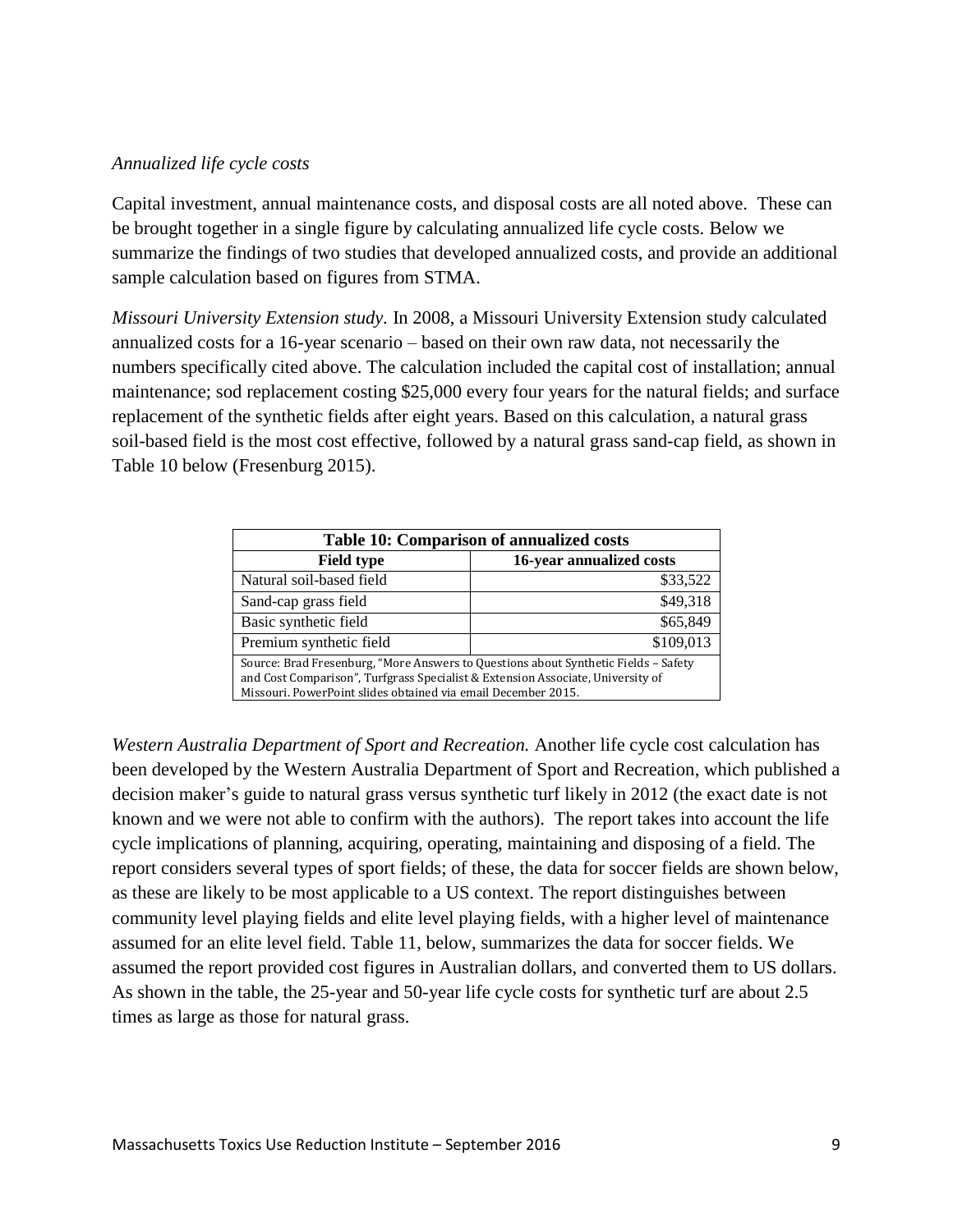| Table 11: Australian Life Cycle Costs – Soccer Field                                                                                                                                                          |                        |                |                      |                |  |  |  |
|---------------------------------------------------------------------------------------------------------------------------------------------------------------------------------------------------------------|------------------------|----------------|----------------------|----------------|--|--|--|
|                                                                                                                                                                                                               | <b>Community Level</b> |                | <b>Elite Level</b>   |                |  |  |  |
|                                                                                                                                                                                                               | <b>Natural Grass</b>   | Synthetic Turf | <b>Natural Grass</b> | Synthetic Turf |  |  |  |
| <b>Construction Costs</b>                                                                                                                                                                                     | 153,000                | 508,000        |                      |                |  |  |  |
| <b>Annual Operating Costs</b>                                                                                                                                                                                 | 20,000                 | 18,000         | 25,000               | 18,000         |  |  |  |
| 25 Year Life Cycle Cost                                                                                                                                                                                       | 724,000                | 1,813,000      |                      |                |  |  |  |
| 50 Year Life Cycle Cost                                                                                                                                                                                       | 1,295,000              | 3,118,000      |                      |                |  |  |  |
| * Note: These costs are not identified as community or elite in report.<br>Source: Government of Western Australia, Department of Sport and Recreation, "Natural Grass vs Synthetic Turf Surfaces Study Final |                        |                |                      |                |  |  |  |
| Report" (date tbd), accessed at http://www.dsr.wa.gov.au/support-and-advice/facility-management/developing-facilities/natural-grass-vs-                                                                       |                        |                |                      |                |  |  |  |
| synthetic-turf-study-report. Costs were originally provided in Australian dollars and were converted to US dollars using the May 2016                                                                         |                        |                |                      |                |  |  |  |
| conversion rate of 0.72 US dollars to 1.0 Australian dollar.                                                                                                                                                  |                        |                |                      |                |  |  |  |

*Life cycle costs based on STMA information.* To add additional perspective, for purposes of this report we have calculated a life-cycle cost over 16 years based on the costs estimated by STMA for installation, maintenance, labor and replacement/disposal for a 65,625 square foot field. This is a simplified calculation and is not intended to cover all scenarios. As shown in Table 12 below, we have estimated an hourly labor rate of \$20 and an interest rate of 3%.

We also had to make certain assumptions regarding the state of the field in the final year of the scenario (in this case, year 16). We chose to work with a scenario in which the field is in excellent condition in year 16. Thus, we have assumed that that the synthetic field is fully replaced in year 16, making it possible to continue playing on the field in the future.

For a natural grass field, certain high-impact sports such as football make it necessary to periodically replace portions of sod. We have assumed that portions of the field are replaced periodically, so that there is no effect of wear and tear at the end of the calculation period, and the field is equally playable in year 16 as it was in year 1.

The cost of sod replacement can be estimated either as an annual average, or as a periodic cost. We have used an estimate of sod replacement at years 6, 11, and 16, for a cost each time of \$25,000 to \$45,000. These estimates are based loosely on the experience of the Marblehead grounds manager with one sample field in the first decade of the field's use. (An alternative approach is to estimate an annual average cost for sod replacement. One estimate of annual expenditures on sod replacement provides a range from \$800 to \$12,000 [TRC n.d.]; an annual average would thus be around \$6,700 per year. This approach yields similar final values.)

Based on these assumptions, for a 16-year period, the net present value for a natural field ranges from about \$219,000 to \$799,000. The net present value for a synthetic field runs from about to \$1.2 to \$1.7 million.

Each of the estimates used in this calculation could be modified for greater precision. The replacement cycle for some synthetic fields may be considerably longer than 8 years; these fields may also have higher maintenance costs in the intermediate years, include periodic additions of infill. Installation costs for synthetic fields also vary depending on the type of infill used. For natural grass, similarly, there are many sources of variability; for example, average annual sod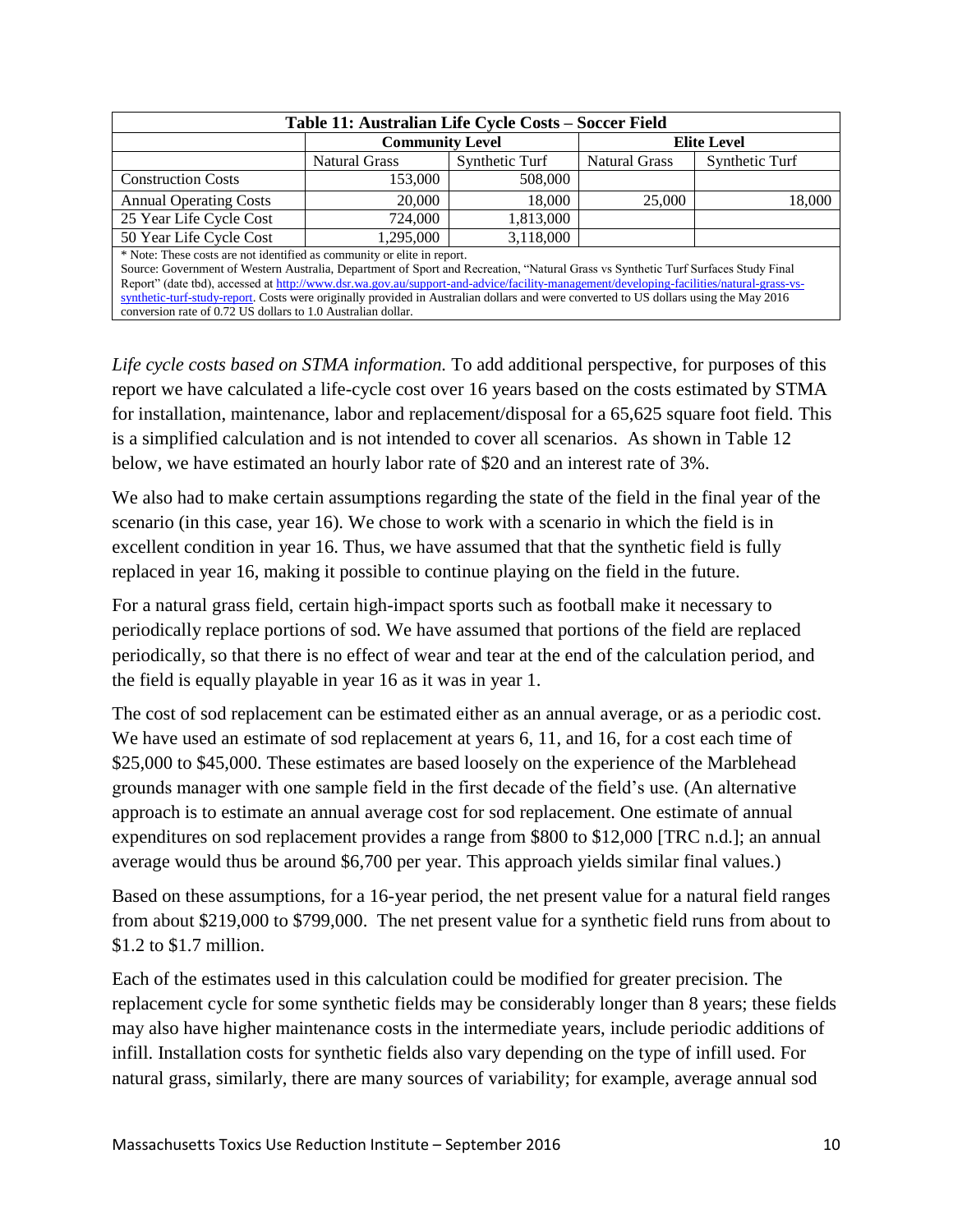replacement costs could be lower or higher for some fields, depending on other maintenance parameters as well as the type of sports played on the fields.

| Table 12: Sample Life Cycle Cost Estimate (65,625 square foot field)                                                                                                                                                                                                                                                                                                                                                                                                                |                |           |                                     |             |  |  |  |
|-------------------------------------------------------------------------------------------------------------------------------------------------------------------------------------------------------------------------------------------------------------------------------------------------------------------------------------------------------------------------------------------------------------------------------------------------------------------------------------|----------------|-----------|-------------------------------------|-------------|--|--|--|
|                                                                                                                                                                                                                                                                                                                                                                                                                                                                                     | <b>Natural</b> |           | Synthetic<br>(replacements in years |             |  |  |  |
|                                                                                                                                                                                                                                                                                                                                                                                                                                                                                     |                |           |                                     |             |  |  |  |
|                                                                                                                                                                                                                                                                                                                                                                                                                                                                                     |                |           | 8 & 16)                             |             |  |  |  |
|                                                                                                                                                                                                                                                                                                                                                                                                                                                                                     | Low            | High      | Low                                 | High        |  |  |  |
| Installation*                                                                                                                                                                                                                                                                                                                                                                                                                                                                       | \$39,000       | \$328,000 | \$295,000                           | \$673,000   |  |  |  |
| Annual Maintenance*                                                                                                                                                                                                                                                                                                                                                                                                                                                                 | \$4,000        | \$14,000  | \$4,000                             | \$4,000     |  |  |  |
| Annual Labor (hrs)*                                                                                                                                                                                                                                                                                                                                                                                                                                                                 | 250            | 750       | 300                                 | 300         |  |  |  |
| Annual labor cost                                                                                                                                                                                                                                                                                                                                                                                                                                                                   | \$5,000        | \$15,000  | \$6,000                             | \$6,000     |  |  |  |
| Resodding (yrs $6, 11, 16$ )                                                                                                                                                                                                                                                                                                                                                                                                                                                        | \$25,000       | \$45,000  | \$0                                 | \$0         |  |  |  |
| Disposal & resurfacing $\&$                                                                                                                                                                                                                                                                                                                                                                                                                                                         | \$0            | \$0       | \$557,000                           | \$642,000   |  |  |  |
| transport & landfill*                                                                                                                                                                                                                                                                                                                                                                                                                                                               |                |           |                                     |             |  |  |  |
| <b>Net Present Value</b>                                                                                                                                                                                                                                                                                                                                                                                                                                                            | \$197,000      | \$753,000 | \$1,189,000                         | \$1,676,000 |  |  |  |
| *Source: SportsTurf Managers Association. [no date.] A Guide to Synthetic and Natural Turfgrass for<br>Sports Fields. $3rd$ edition. Lawrence, KS: STMA. Assumptions: Hourly rate \$20; interest rate 3%,<br>disposal/resurfacing occurs in years $8 \& 16$ ; natural grass resodding in years 6, 11 and 16; conversion<br>factor used to calculate annualized cost from NPV 0.0796. In the scenarios used here, at year 16 the field<br>is in equally good condition as in year 1. |                |           |                                     |             |  |  |  |

# **Other factors**

When considering life cycle costs it is important to recognize the variability in field use, quality of playing surface, regional climate, and other factors that may influence the useful life of the product. Manufacturers provide estimates of product life, and some fields may be used over their recommended life and others may be replaced earlier

When using the information provided here, please note it is also important to consider the size of the specific field in question. Towns may also wish to consider cost as related to the total number of events on the field, which are not calculated here. Field use time is discussed in a separate section of this report.

# **Summary**

In this section, we have presented costs for installation, maintenance, and disposal/replacement for natural grass and artificial turf fields. The information is drawn from industry association sources, university projects, and the experience of individual Massachusetts municipalities. Even with varying assumptions and parameters, the information reveals a consistent trend.

In summary, when considering the costs of artificial vs. natural turf, institutions should consider the full life-cycle cost. A wide variety of site-specific considerations may affect field costs. In nearly all scenarios, the full life-cycle cost of natural turf is lower than the life-cycle cost of a synthetic turf field for an equivalent area.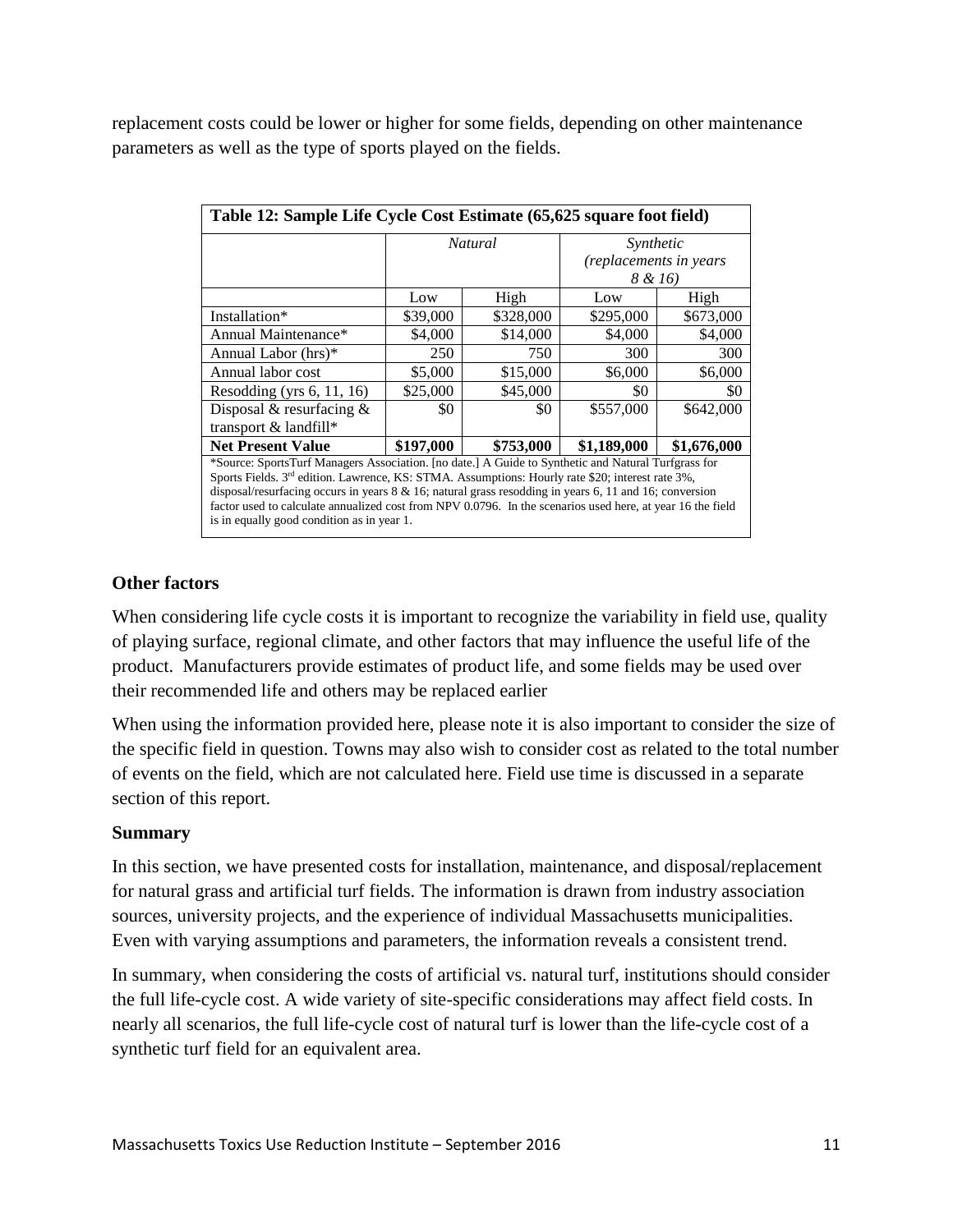#### REFERENCES

- (Activitas, 2014) Activitas. 2014. "Dec 4, 2014 Memorandum from Activitas to City of Marlborough: Marlborough Turf Study, re: Requested City Council Follow-up Information." Available at [http://marlborough.wickedlocal.com/assets/pdf/WL265181224.pdf,](http://marlborough.wickedlocal.com/assets/pdf/WL265181224.pdf) viewed September 6, 2016.
- (Fresenberg 2015) Fresenburg, Brad. 2015. "More Answers to Questions about Synthetic Fields – Safety and Cost Comparison." Turfgrass Specialist & Extension Associate, University of Missouri. PowerPoint slides obtained via email December 2015.
- (Gale Associates 2015) Gale Associates. 2015. "Alternative Infills for Synthetic Turf." Table prepared by Gale Associates, March 17, 2015. Available at [http://www.galeassociates.org/wp-content/uploads/2015/03/Alternative-Infills-for-Synthetic-](http://www.galeassociates.org/wp-content/uploads/2015/03/Alternative-Infills-for-Synthetic-Turf.pdf)[Turf.pdf,](http://www.galeassociates.org/wp-content/uploads/2015/03/Alternative-Infills-for-Synthetic-Turf.pdf) viewed May 2016.
- (Goodhind 2016) Goodhind, Art. Personal communication, April 11, 2016. [Land Facilities &](http://www.natickma.gov/Directory.aspx?DID=31)  [Natural Resources](http://www.natickma.gov/Directory.aspx?DID=31) Supervisor, Town of Natick.
- Government of Western Australia, Department of Sport and Recreation, "Natural Grass vs Synthetic Turf Surfaces Study Final Report". No date. Available at [http://www.dsr.wa.gov.au/support-and-advice/facility-management/developing](http://www.dsr.wa.gov.au/support-and-advice/facility-management/developing-facilities/natural-grass-vs-synthetic-turf-study-report)[facilities/natural-grass-vs-synthetic-turf-study-report,](http://www.dsr.wa.gov.au/support-and-advice/facility-management/developing-facilities/natural-grass-vs-synthetic-turf-study-report) viewed May 2016.
- (Lester 2015) Lester, Patrick. 2015. "Move to 'safer' rubber in Lower Macungie to raise cost of turf fields." *The Morning Call*, May 22, 2015. Available at [http://www.mcall.com/news/local/eastpenn/mc-lower-macungie-quarry-park-turf-contract-](http://www.mcall.com/news/local/eastpenn/mc-lower-macungie-quarry-park-turf-contract-20150522-story.html)[20150522-story.html,](http://www.mcall.com/news/local/eastpenn/mc-lower-macungie-quarry-park-turf-contract-20150522-story.html) viewed May 2016.
- (Malachowski 2014) Malachowski, Jeff. 2014. "Consultant presents alternative materials for Marlborough synthetic athletic field." *MetroWest Daily News*, December 25, 2014. Available at [http://www.metrowestdailynews.com/article/20141225/NEWS/141228155,](http://www.metrowestdailynews.com/article/20141225/NEWS/141228155) viewed May 2016.
- (Osborne 2016) Osborne, Charles, Chairman of the Recreation and Park Commission, Marblehead, personal communication, May 2016 and September 2016.
- (Osborne & Wood 2010) Osborne, Charles and Wood, Doug. 2010. *A Cost Comparison of Conventional (Chemical) Turf Management and Natural (Organic) Turf Management for School Athletic Fields.* Port Washington, NY: Grassroots Environmental Education. Available at [http://www.grassrootsinfo.org/pdf/turfcomparisonreport.pdf,](http://www.grassrootsinfo.org/pdf/turfcomparisonreport.pdf) viewed May 2016.
- (Ruiz 2015) Ruiz, Jason. 2016. "Parks and Recreation Commission Proposes Organic Filler for Synthetic Turf Projects." *Long Beach Post* June 16, 2015. Available at